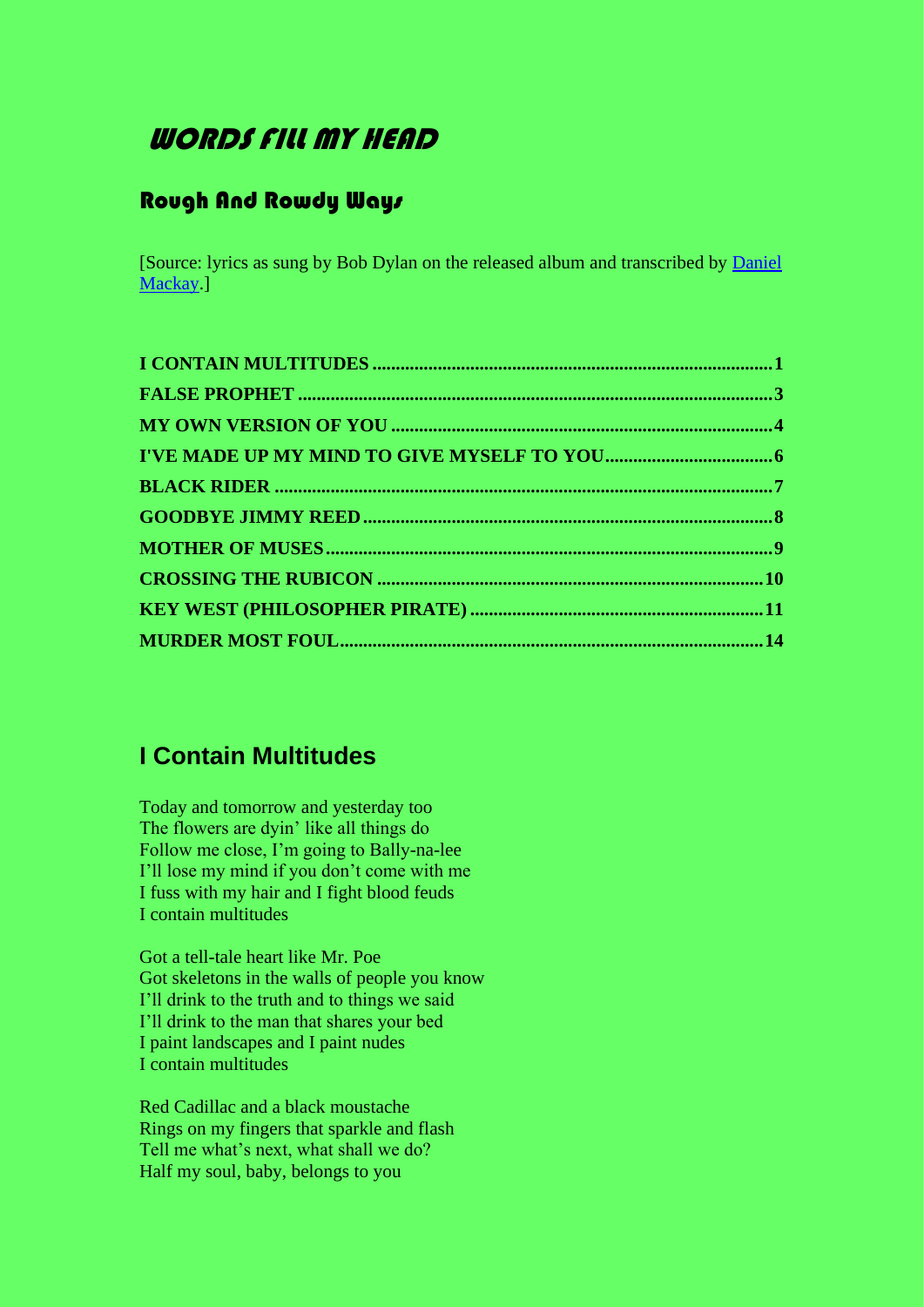I rollick and I frolic with all the young dudes I contain multitudes

I'm just like Anne Frank, like Indiana Jones And them British bad boys, the Rolling Stones I go right to the edge, I go right to the end I go right where all things lost are made good again

I sing the songs of experience like William Blake I have no apologies to make Everything's flowing all at the same time I live on a boulevard of crime I drive fast cars and I eat fast foods I contain multitudes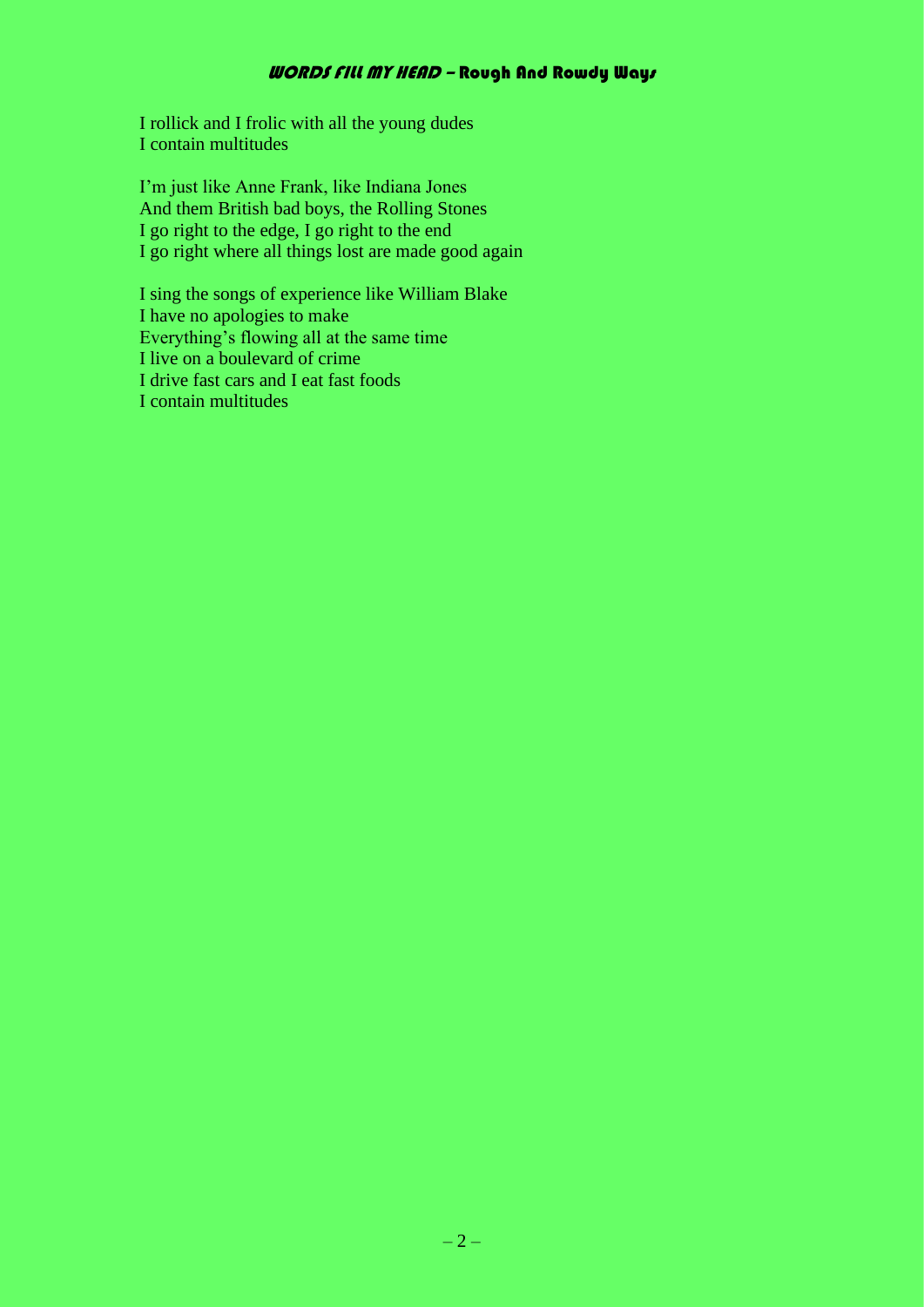Pink pedal pushers, red blue jeans All the pretty maids and all the old queens All the old creeds from all my past lives I carry four pistols and two large knives I'm a man of contradictions, I'm a man of many moods I contain multitudes

You greedy old wolf, I'll show you my heart But not all of it, only the hateful part I'll sell ya down the river and put a price on your head What more can I tell ya? I sleep with life and death in the same bed

Get lost, madam, get up off my knee Keep your mouth away from me I'll keep the path open, the path in my mind I see to it that there's no love left behind I play Beethoven's sonatas, Chopin's preludes I contain multitudes

## <span id="page-2-0"></span>**False Prophet**

Another day that don't end – another ship goin' out Another day of anger, bitterness, and doubt I know how it happened – I saw it begin I opened my heart to the world and the world came in

Hello Mary Lou – Hello Miss Pearl My fleet-footed guides from the underworld No stars in the sky shine brighter than you You girls mean business and I do too

Well, I'm the enemy of treason  $-$  a 'enemy of strife I'm the enemy of the unlived meaningless life I ain't no false prophet – I just know what I know I go where only the lonely can go

I'm first among equals – second to none The last of the best – you can bury the rest Bury 'em naked with their silver and gold Put 'em six feet under and a-pray for their soul

What are you lookin' at  $-$  there's nothing to see Just a cool breeze that's encircling me Let's go for a walk in the garden – so far and so wide We can sit in the shade by the fountain side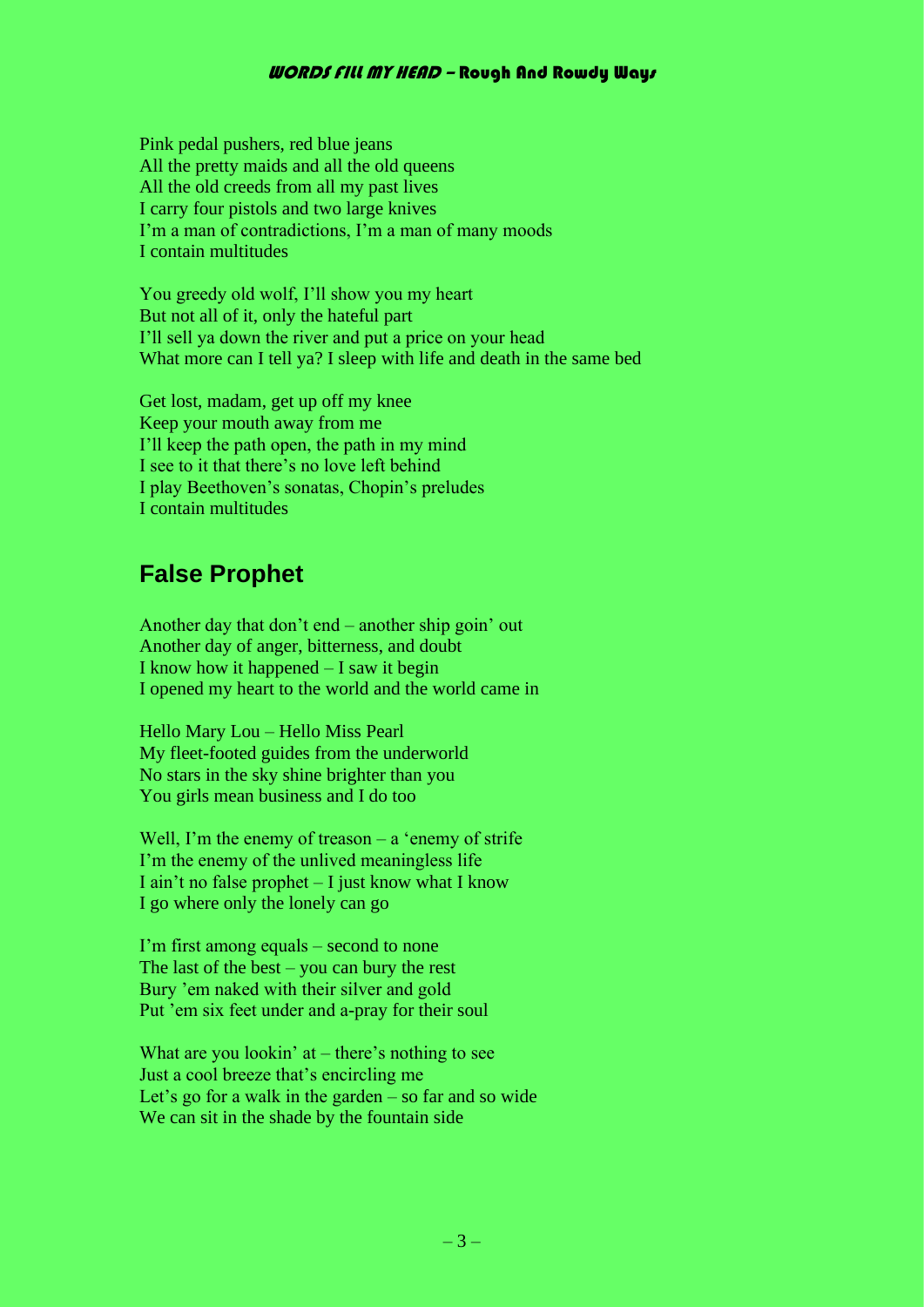I searched the world over for the Holy Grail I sing songs of love – I sing songs of betrayal Don't care what I drink – I don't care what I eat I climbed a mountain of swords on my bare feet

You don't know me darlin' – ya never would guess I'm nothing like my ghostly appearance would suggest I ain't no False Prophet – I just said what I said I'm just here to bring vengeance on somebody's head

Put out your hand – there's nothin' to hold Open your mouth – I'll stuff it with gold Oh you poor Devil – look up if you will The City of God is there on the hill

Hello stranger – Hello and goodbye You rule the land, but so do I Ya lusty old mule – you got a poisoned brain I'll marry you to a ball and chain

You know darlin' the kind of life that I live When your smile meets my smile  $-$  a-somethings got to give I ain't no false prophet – no, I'm nobody's bride Can't remember when I was born and I forgot when I died

### <span id="page-3-0"></span>**My Own Version of You**

All through the summers, into January I've been visiting morgues and monasteries Looking for the necessary body parts Limbs and livers and brains and hearts I'll bring someone to life, is what I wanna do I'm gonna create my own version of you

Well, it must be the winter of my discontent I wish you'd a-taken me with you wherever you went They talk all night and they talk all day Not for a minute, do I believe anything they say I'm gonna bring someone to life, someone I've never seen You know what I mean, you know exactly what I mean

I'll take the Scarface Pacino & the Godfather Brando Mix it up in a tank and get a robot commando If I do it up right and put the head on straight I'll be saved by the creature that I create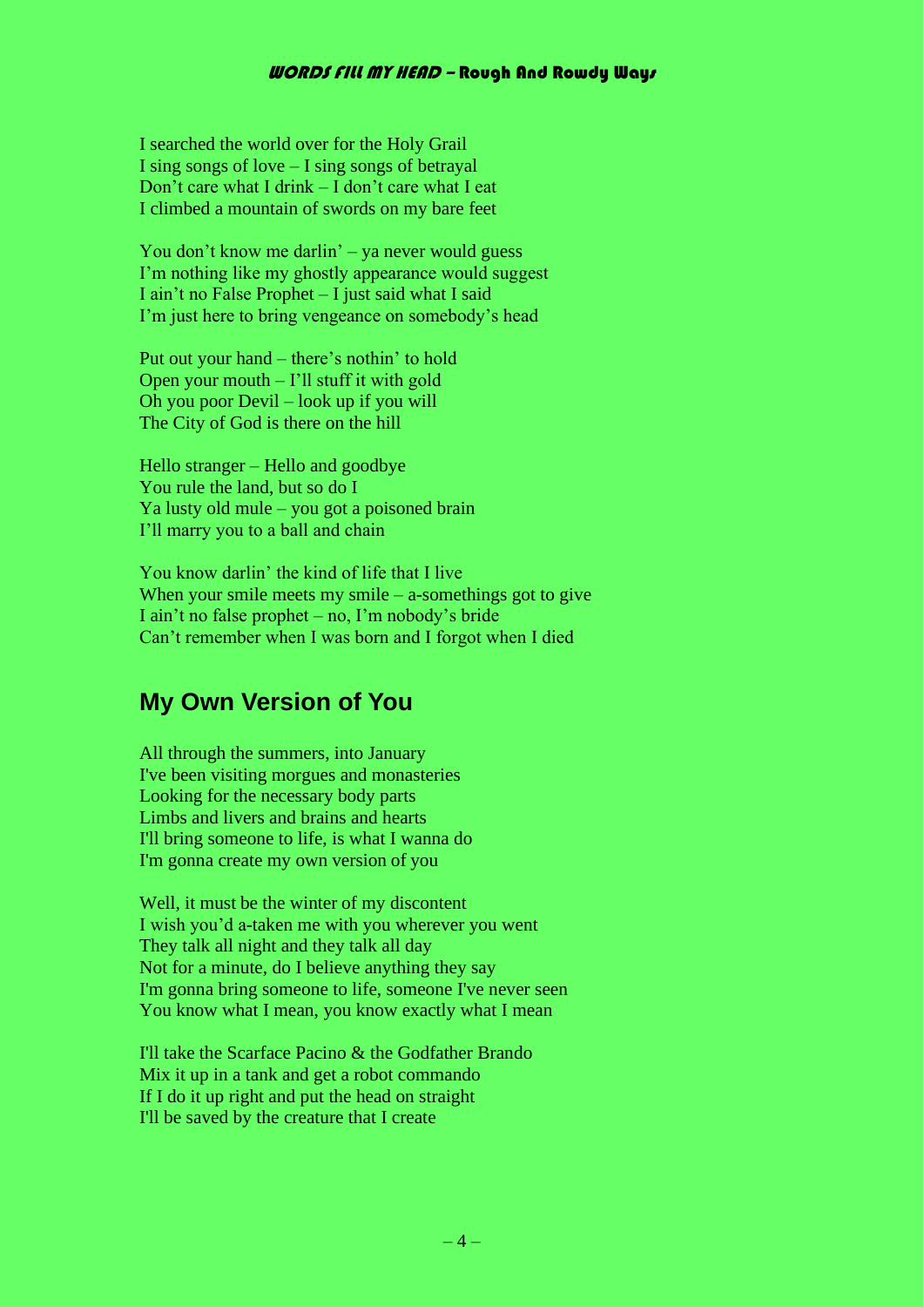I'll get blood from a cactus, gunpowder from ice I don't gamble with cards and I don't shoot no dice Can you look in my face with your sightless eye? Can you cross your heart and hope to die? I'll bring someone to life, someone for real Someone who feels the way that I feel

I study Sanskrit and Arabic to improve my mind I wanna do things for the benefit of all mankind I say to the willow tree, "Don't weep for me" I'm saying the hell to all things that used to be

Well, I get into trouble, then I hit the wall No place to turn, no place at all I'll pick a number between a-one and two And I ask myself, "What would Julius Caesar do?" I'll bring someone to life in more ways than one Don't matter how long it takes, it'll be done when it's done

I'm gonna make you play the piano like Leon Russell Like Liberace, like St. John the Apostle I'll play every number that I can play I'll see you maybe on Judgment Day After midnight, if you still wanna meet I'll be at the Black Horse Tavern on Armageddon Street Two doors down, not that far to walk I'll hear your footsteps, you won't have to knock I'll bring someone to life, balance the scales I'm not gonna get involved in any insignificant details

You can bring it to St. Peter, you can bring it to Jerome You can bring it all the way over, bring it all the way home Bring it to the corner where the children play You can bring it to me on a silver tray I'll bring someone to life, spare no expense Do it with decency and common sense

Can you tell me what it means, to be or not to be? You won't get away with foolin' me Can you help me walk that moonlight mile? Can you give me the blessings of your smile? I'll bring someone to life, use all of my powers Do it in the dark in the wee small hours

I can see the history of the whole human race It's all right there, it's carved into your face Should I break it all down? Should I fall on my knees? Is there light at the end of the tunnel, can you tell me please?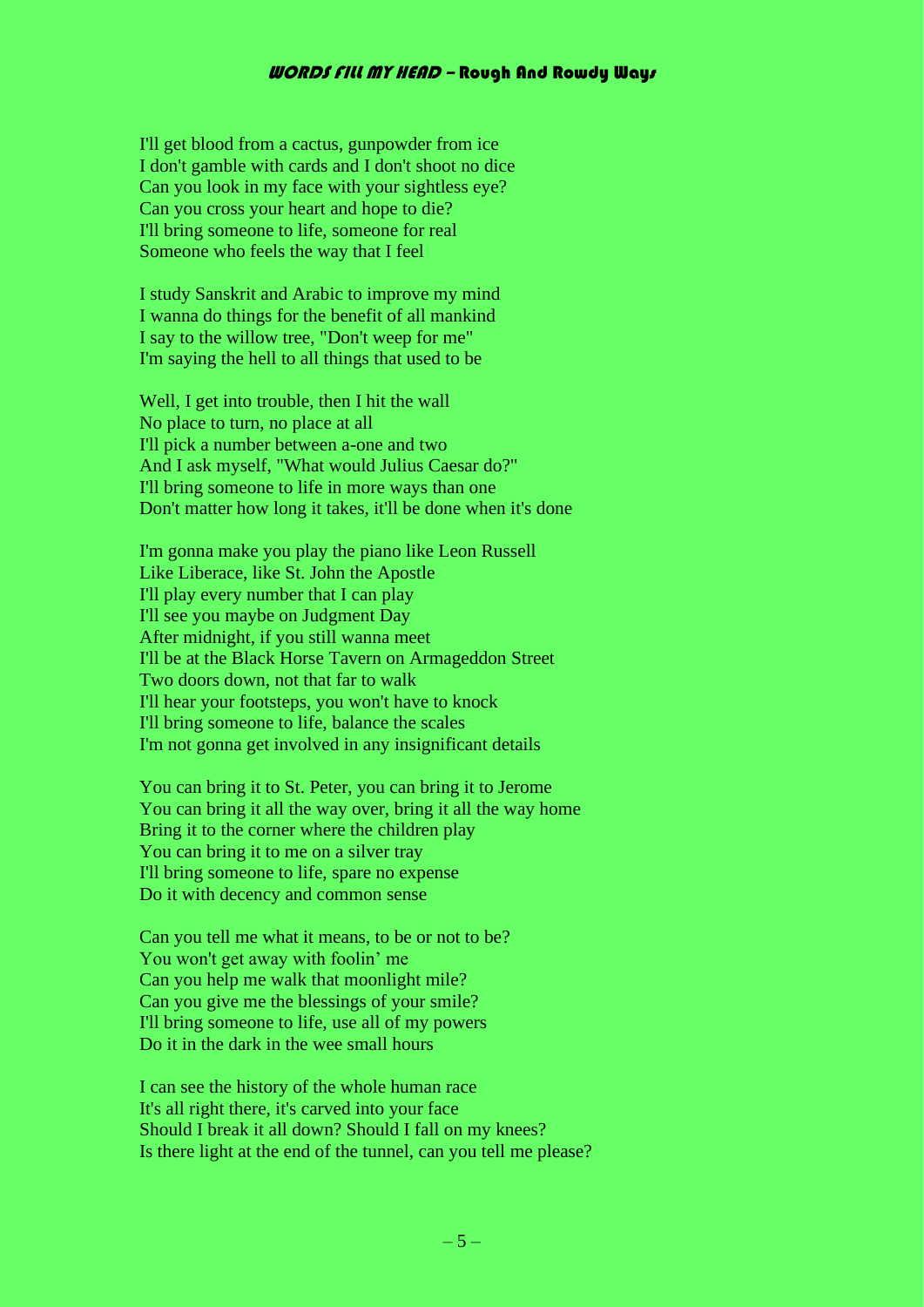Stand over there by the cypress tree Where the Trojan women and children were sold into slavery Long before the First Crusade Way back 'fore England or America were made

Step right into the burning hell Where some of the best-known enemies of mankind dwell Mr. Freud with his dreams, Mr. Marx with his axe See the rawhide lash rip the skin from their backs

Got the right spirit, you can feel it you can hear it You've got what they call the immortal spirit You can feel it all night, you can feel it in the morn It creeps in your body the day you were born

One strike of lightning is all that I need And a blast of 'lectricity that runs at top speed Show me your ribs, I'll stick in the knife Gonna jump-start my creation to life I wanna bring someone to life, turn back the years Do it with laughter and do it with tears

### <span id="page-5-0"></span>**I've Made Up My Mind to Give Myself to You**

I'm sitting on my terrace, lost in the stars Listening to the sounds of the sad guitars. Been thinking it all over, and I thought it all through I've made up my mind to give myself to you

I saw the first fall of snow I saw the flowers come and go I don't think that anyone ever else ever knew I've made up my mind to give myself to you

I'm giving myself to you, I am From Salt Lake City to Birmingham From East LA to San Antone I don't think I could bear to live my life alone

My eye is like a shooting star It looks at nothing here or there, looks at nothing near or far No one ever told me, it's just something I knew I've made up my mind to give myself to you

If I had the wings of a snow white dove I'd preach the gospel, the gospel of love A love so real, a love so true I've made up my mind to give myself to you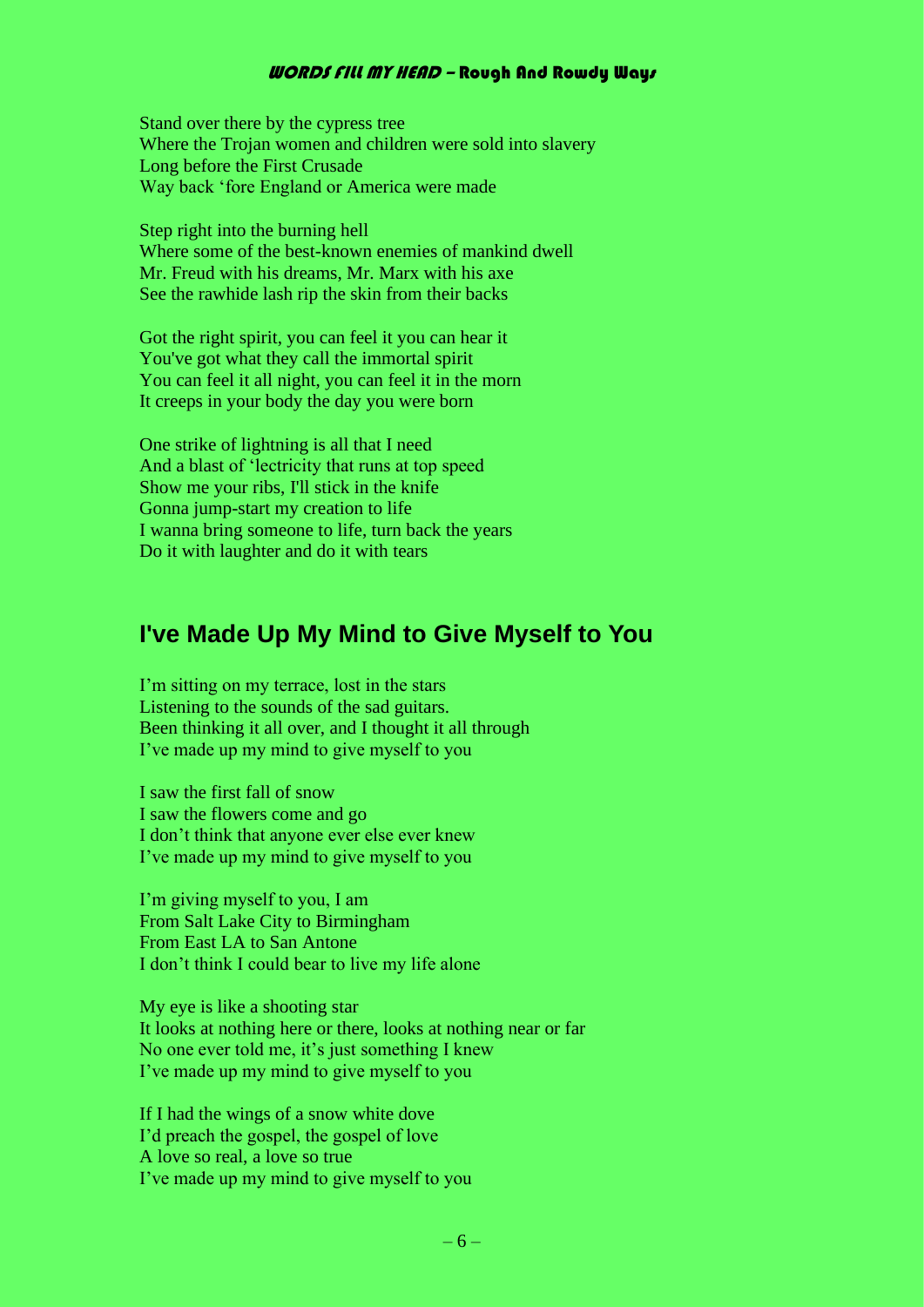Take me out traveling, you're a traveling man Show me something that I'll understand I'm not what I was, things aren't what they were I'm going far away from home with her

I traveled the long road of despair I've met no other traveler there Lotta people gone, a lotta people I knew I've made up my mind to give myself to you.

Well my heart's like a river, a river that sings Just takes me a while to realize things I'll see you at sunrise, I'll see you at dawn I'll lay down beside you when everyone's gone

I traveled from the mountains to the sea I hope that the gods go easy with me I knew you'd say yes, I'm saying it too I've made up my mind to give myself to you

### <span id="page-6-0"></span>**Black Rider**

Black rider, black rider, you been living too hard Been up all night, have to stay on your guard The path that you're walking – too narrow to walk Every step of the way, another stumbling block The road that you're on – same road that you know Just not the same as it was a minute ago

Black rider, black rider, you've seen it all You've seen the great world, and you've seen the small You fell into the fire, and you're eating the flame Better seal up your lips if you want to stay in the game Be reasonable mister, be honest, be fair Let all of your earthly thoughts be a prayer

Black rider, black rider, all dressed in black I'm walking away, you try to make me look back My heart is at rest, I'd like to keep it that way I don't want to fight, at least not today Go home to your wife, stop visiting mine One of these days, I'll forget to be kind

Black rider, black rider, tell me when, tell me how If there ever was a time, then let it be now Let me go through, open the door My soul is distressed, my mind is at war Don't hug me, don't flatter me, don't turn on the charm I take a sword and hack off your arm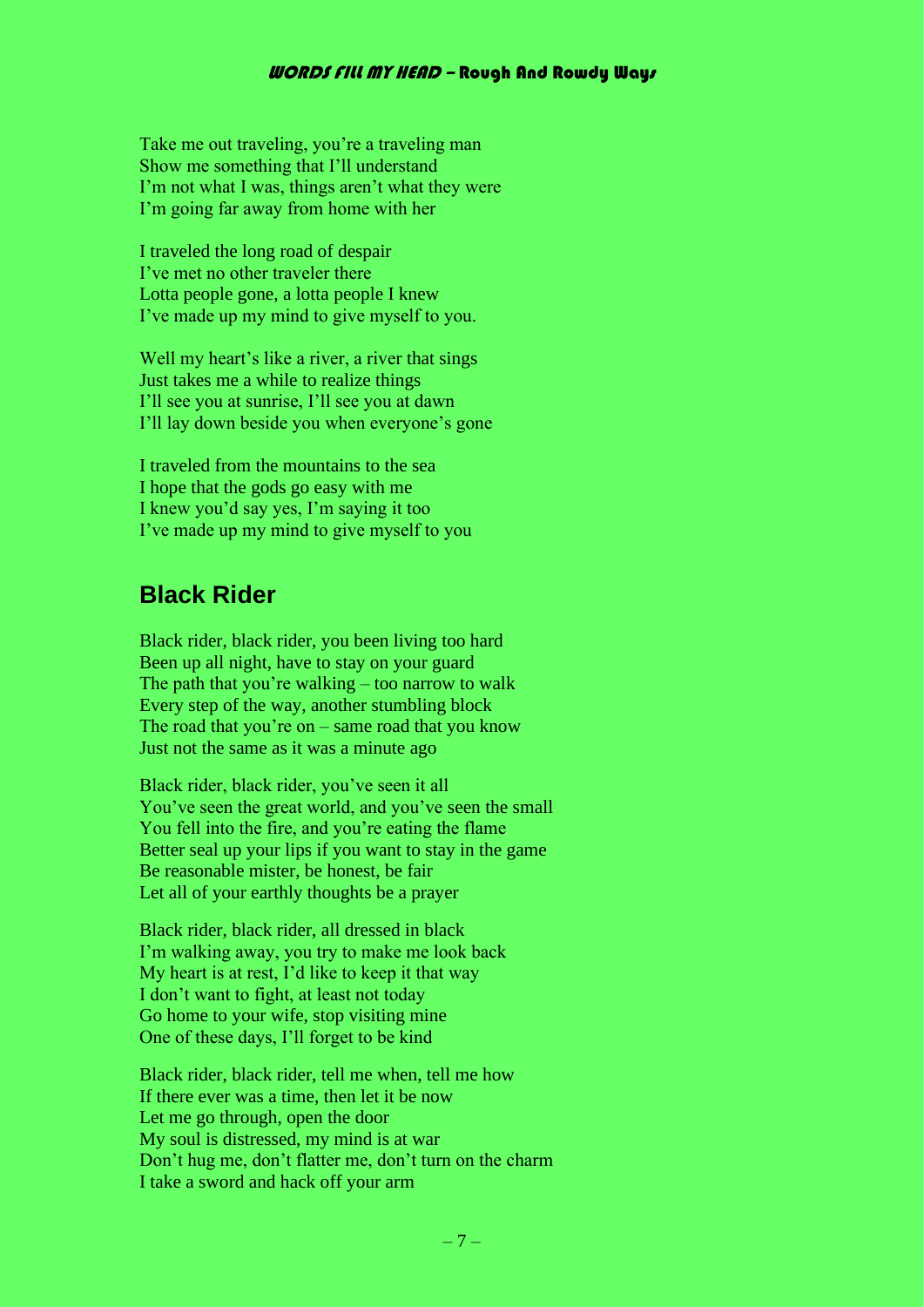Black rider, black rider, hold it right there The size of your cock won't get you nowhere I suffer in silence, I'll not make a sound Maybe I'll take the high moral ground Some enchanted evening, I'll sing you a song Black rider, black rider, you've been on the job too long

### <span id="page-7-0"></span>**Goodbye Jimmy Reed**

I live on a street named after a saint Women in the churches wear powder and paint Where the Jews and the Catholics and the Muslims all pray I can tell the proddy from a mile away Goodbye Jimmy Reed, Jimmy Reed indeed Gimme that old time religion, it's just what I need

For thine is the kingdom, the power, and the Glory Go tell it on the mountain, go tell the real story Tell in that straightforward puritanical tone In the mystic hours, where a person's alone Goodbye Jimmy Reed, Godspeed Thump on the Bible, proclaim a creed

You won't amount to much, the people all said 'Cos I didn't play guitar behind my head Never pandered, never acted proud Never took off my shoes, threw 'em into the crowd Goodbye Jimmy Reed, goodbye and good night Put a jewel in your crown and I'll put out the light

They threw everything at me, everything in the book I had nothing to fight with but a butcher's hook They had no pity, they never lent a hand, I can't sing a song that I don't understand Goodbye Jimmy Reed, goodbye and good luck I can't play the record 'cos my needle got stuck

Transparent woman in a transparent dress Suits you well I must confess I break open your grapes, I suck out that juice I need you like my head needs a noose Goodbye Jimmy Reed, goodbye and so long I thought I could resist her, but I was so wrong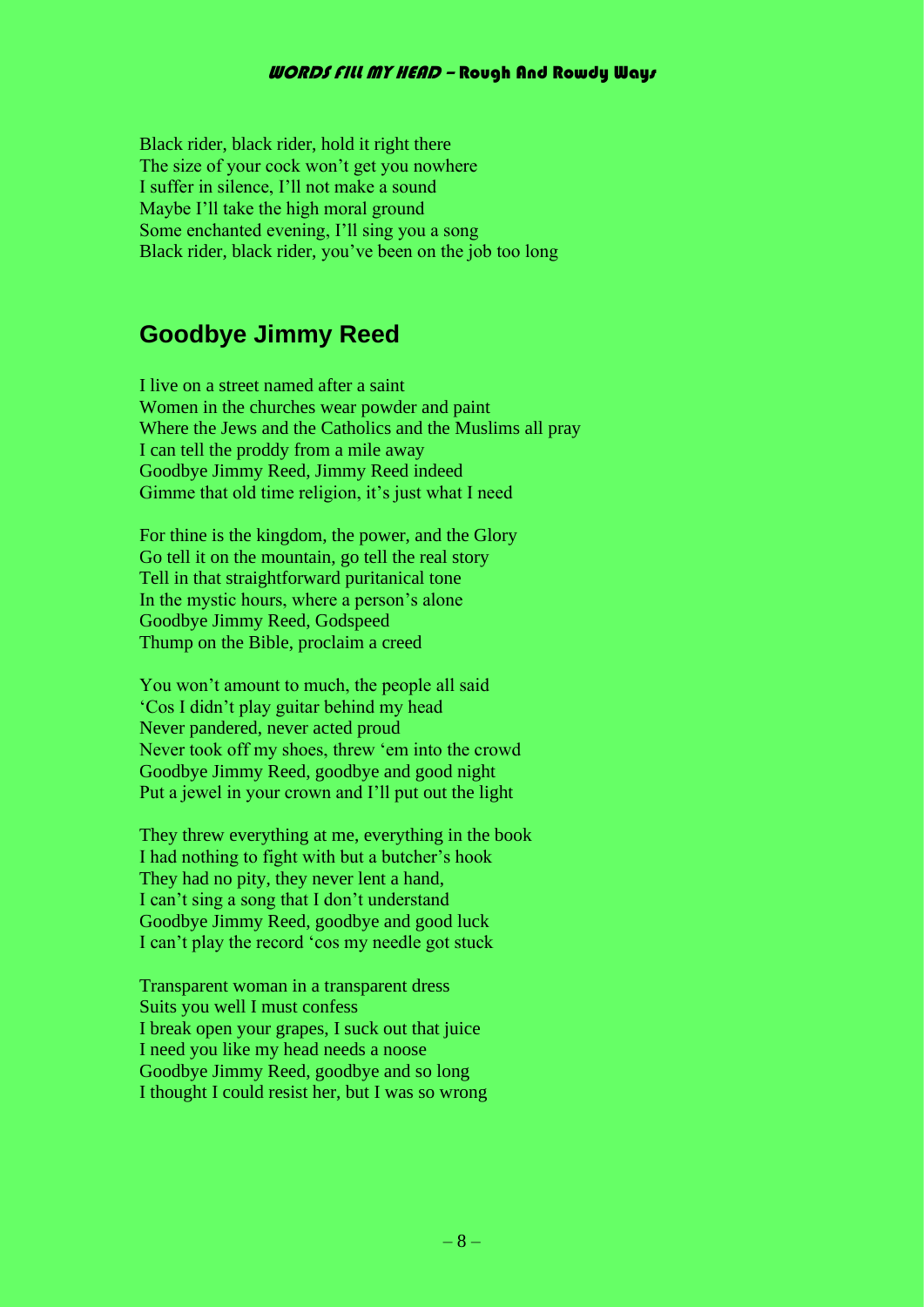God be with you, brother dear If you don't mind me asking, what brings you here? Ah nothing much, I'm just looking for the man Came to see where he's lying in this lost land Goodbye Jimmy Reed, and everything within ya Can't you hear me calling from down in Virginia?

# <span id="page-8-0"></span>**Mother of Muses**

Mother of Muses sing for me Sing of the mountains and the deep dark sea Sing of the lakes and the nymphs of the forest Sing your hearts out, all ya women of the chorus Sing of honor and faith, and glory be Mother of Muses, sing for me

Mother of Muses, sing for my heart Sing of a love, too soon to depart Sing of the heroes who stood alone Whose names are engraved on tablets of stone Who struggled with pain so the world could go free Mother of Muses, sing for me

Sing of Sherman, Montgomery, and Scott, And of Zhukov, and Patton, and the battles they fought<sub>ister</sub> Who cleared the path for Presley to  $\frac{1}{2}$ Who carved the path for Martin Luther Kingsen Who did what they dared and they went on their way  $\mathbb{E}$ Man, I could tell their stories all day

I'm falling in love with Calliope She don't belong to anyone, why not give her to me? She's speaking to me, speaking with her eyes I've grown so tired of chasing lies Mother of Muses, wherever you are I've already outlived my life by far

Mother of Muses, unleash your wrath Things I can't see, they're blocking the path Show me your wisdom, tell me my fate Put me upright, make me walk straight Forge my identity from the inside out You know what I'm talking about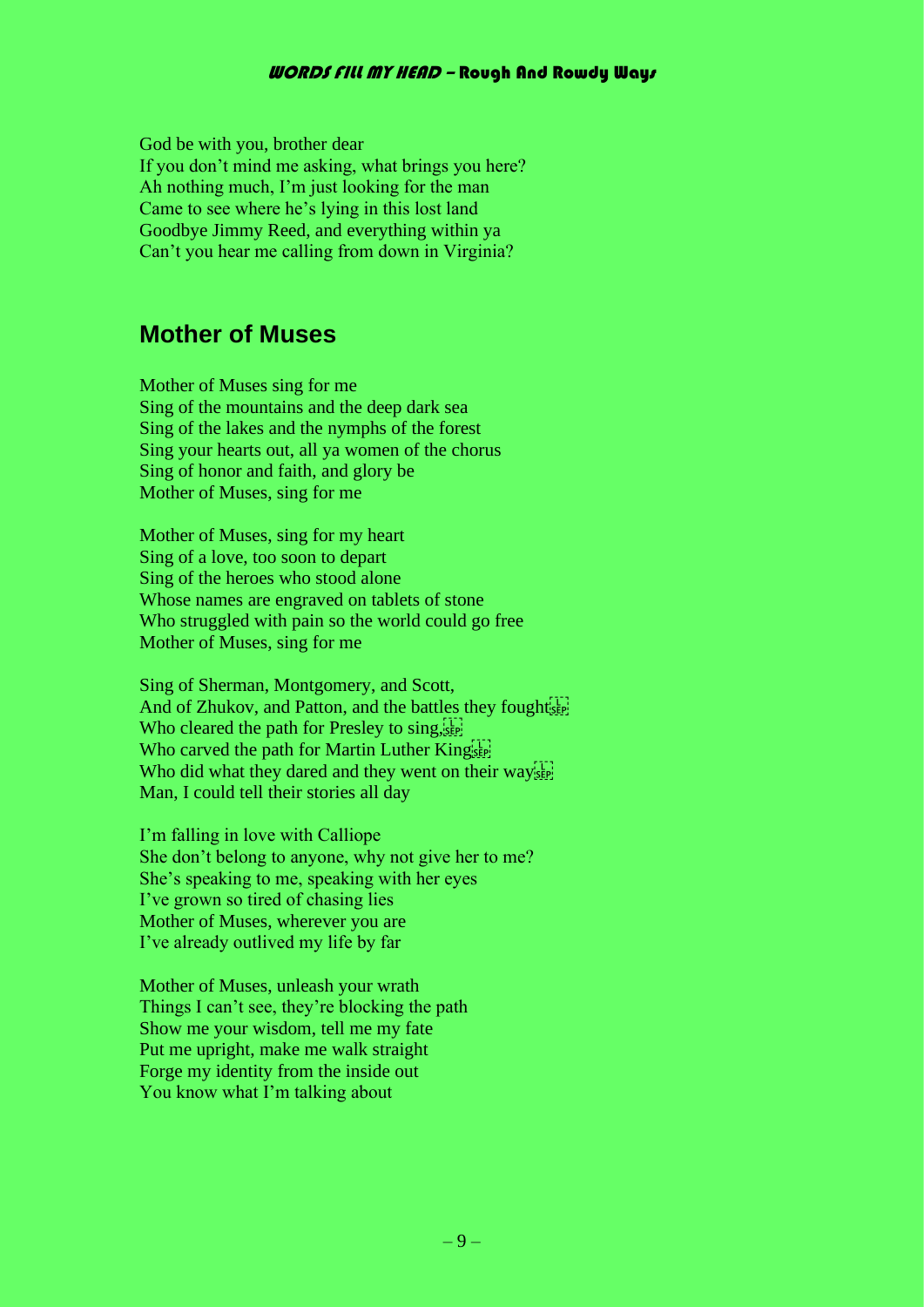Take me to the river, release your charms Let me lay down awhile in your sweet lovin' arms Wake me, shake me, free me from sin Make me invisible like the wind Got a mind to ramble, got a mind to roam I'm travelin' light, and I'm a-slow comin' home

### <span id="page-9-0"></span>**Crossing the Rubicon**

I crossed the Rubicon on the 14th day of the most dangerous month of the year At the worst time, at the worst place – that's all I seem to hear I got up early so I could greet the Goddess of the Dawn I painted my wagon "abandon all hope," and I crossed the Rubicon

Well, the Rubicon is the Red River, going gently as she flows Redder then your ruby lips and the blood that flows from the rose Three miles north of Purgatory – one step from the great beyond I prayed to the cross, I kissed the girls, and I crossed the Rubicon

What are these dark days I see in this world so badly bent How can I redeem the time – the time so idly spent How much longer can it last – how long can it go on I embraced my love, put down my head, and I crossed the Rubicon

I can feel the bones beneath my skin, and they're tremblin' with rage I'll make your wife a widow – you'll never see old age Show me one good man in sight that the sun shines down upon I pawned my watch, I paid my debts, and I crossed the Rubicon

Put my heart upon the hill where some happiness there I'll find If I survive, then let me love – let the hour be mine Take the high road – take the low, take any one you're on I poured the cup, I passed it along, and I crossed the Rubicon

Well, you defiled the most lovely flower in all of womanhood Others can be tolerant – others can be good I'll cut ya up with a crooked knife, Lord and I'll miss ya when you're gone I stood between heaven and earth and I crossed the Rubicon

You won't find any happiness here – no happiness or joy Go back to the gutter, try your luck – find ya some nice pretty boy Tell me how many men I need, and who can I count upon I strapped my belt, I buttoned my coat, and I crossed the Rubicon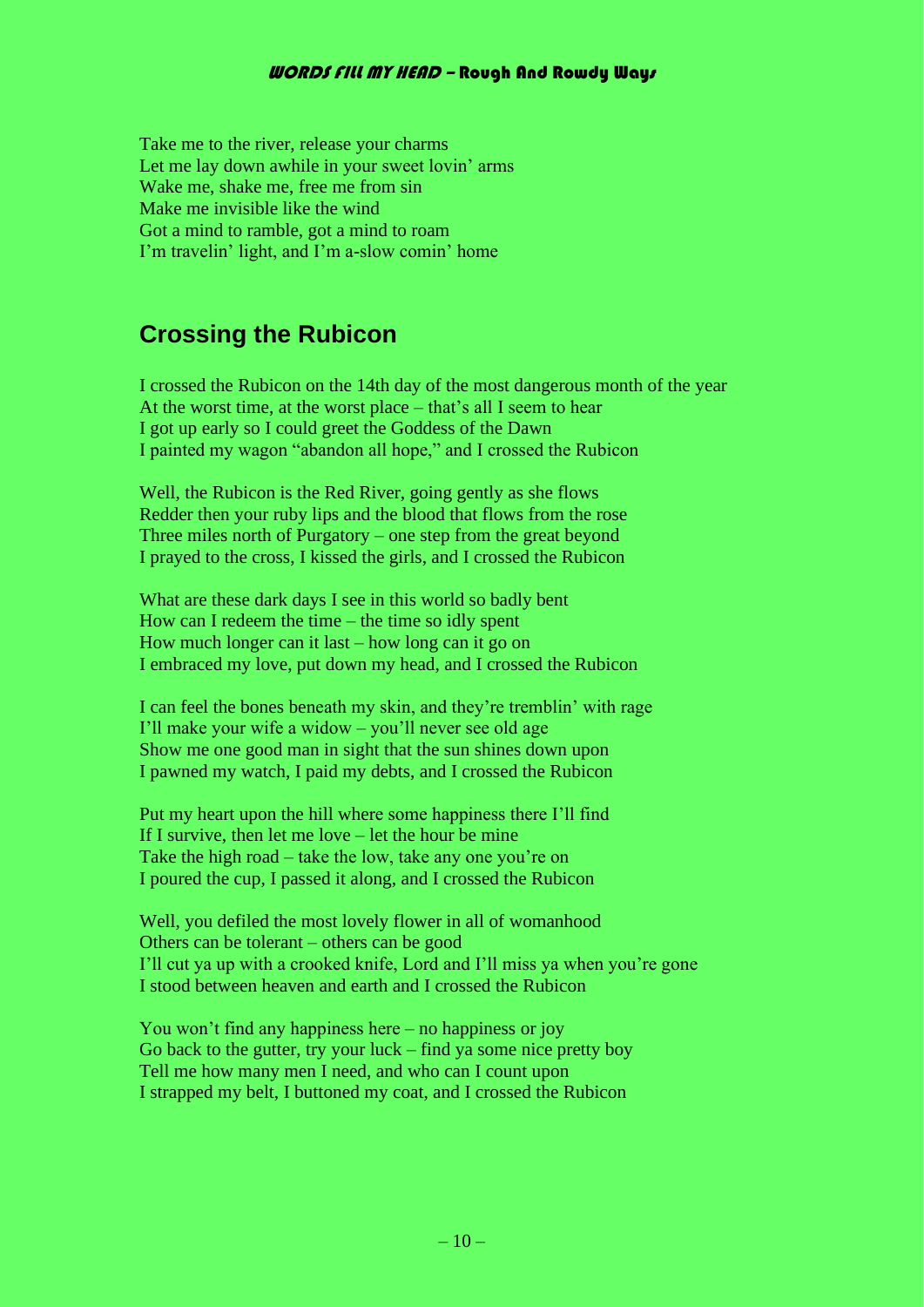I feel the Holy Spirit inside, see the light that freedom gives I believe it's in the reach of every man who lives Keep as far away as possible  $-$  it's darkest 'fore the dawn (O Lord) I turned the key and broke it off, and I crossed the Rubicon

Mona Baby, are you still in my mind – I truly believe that you are Couldn't be anybody else but you who's come with me this far The killing frost is on the ground and the autumn leaves are gone I lit the torch, I looked to the east, and I crossed the Rubicon

# **Key West (Philosopher Pirate)**

<span id="page-10-0"></span>McKinley hollered, McKinley squalled Doctor said, "McKinley, death is on the wall. Say it to me if you've got something to confess" I heard all about it, he was goin' down slow I heard it on the wireless radio From down in the boondocks, way down in Key West

I'm searching for love, for inspiration On that pirate radio station Coming out of Luxembourg and Budapest Radio signal clear as can be I'm so deep in love that I can hardly see Down on the flat lands, way down in Key West

Key West is the place to be If you're looking for immortality Stay on the road, follow the highway sign Key West is fine and fair If you lost your mind, you'll find it there Key West is on the horizon line

I was born on the wrong side of the railroad track Like Ginsberg, Corso, and Kerouac Like Louis and Jimmie and Buddy and all the rest Well, it might not be the thing to do But I'm sticking with you through and through Down in the flatlands, way down in Key West

I got both my feet planted square on the ground Got my right hand high with the thumb down Such is life, such is happiness Hibiscus flowers, they grow everywhere here If you wear one, put it behind your ear Down on the bottom, way down in Key West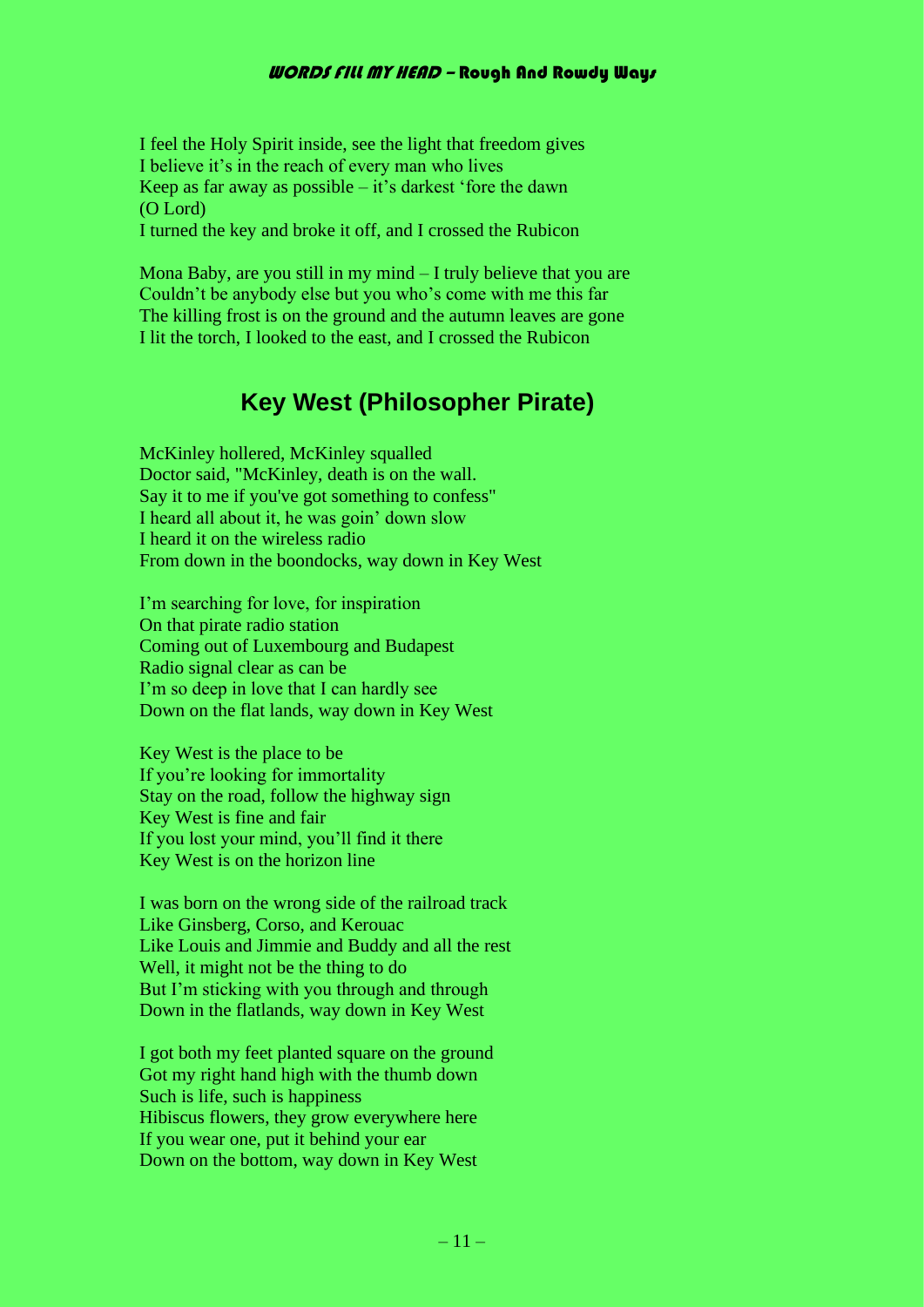Key West is the place to go Down by the Gulf of Mexico Beyond the sea, beyond the shifting sand Key West is the gateway key To innocence and purity Key West, Key West is the enchanted land

I've never lived in the land of Oz Or wasted my time with an unworthy cause It's hot down here, and you can't be overdressed Tiny blossoms of a toxic plant They can make you dizzy, I'd like to help you but I can't Down in the flatlands, way down in Key West

Well the fishtail ponds, and the orchid trees They can give you that bleeding heart disease People tell me I ought to try a little tenderness On Newton Street, Bayview Park Walking in the shadows after dark Down under, way down in Key West

I played gumbo limbo spirituals I know all the Hindu rituals People tell me that I'm truly blessed Bougainvillea blooming in the summer, in the spring Winter here is an unknown thing Down in the flatlands, way down in Key West

Key West is under the sun Under the radar, under the gun You stay to the left, and then you lean to the right Feel the sunlight on your skin And the healing virtues of the wind Key West, Key West is the land of light

Wherever I travel, wherever I roam I'm not that far from the convent home I do what I think is right, what I think is best History street off of Mallory Square Truman had his White House there East bound, west bound, way down in Key West

Twelve years old, they put me in a suit Forced me to marry a prostitute There were gold fringes on her wedding dress That's my story, but not where it ends She's still cute, and we're still friends Down on the bottom, way down in Key West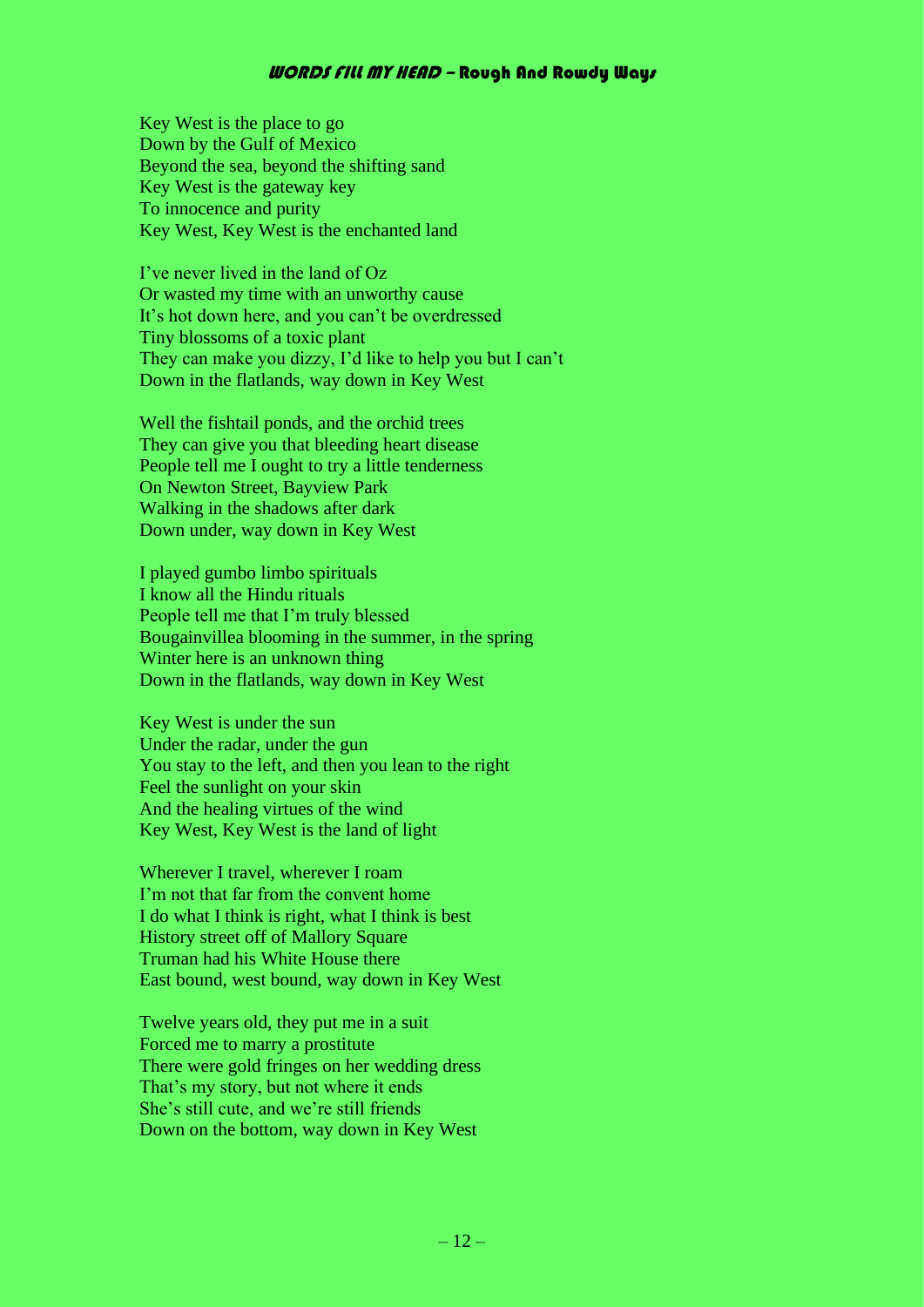I play both sides against the middle Trying to pick up that pirate radio signal I heard the news, I heard your last request Fly around my pretty little Miss I don't love nobody, give me a kiss Down on the bottom, way down in Key West

Key West is the place to be If you're looking for immortality Key West is paradise divine Key West is fine and fair If you lost your mind, you'll find it there Key West is on the horizon line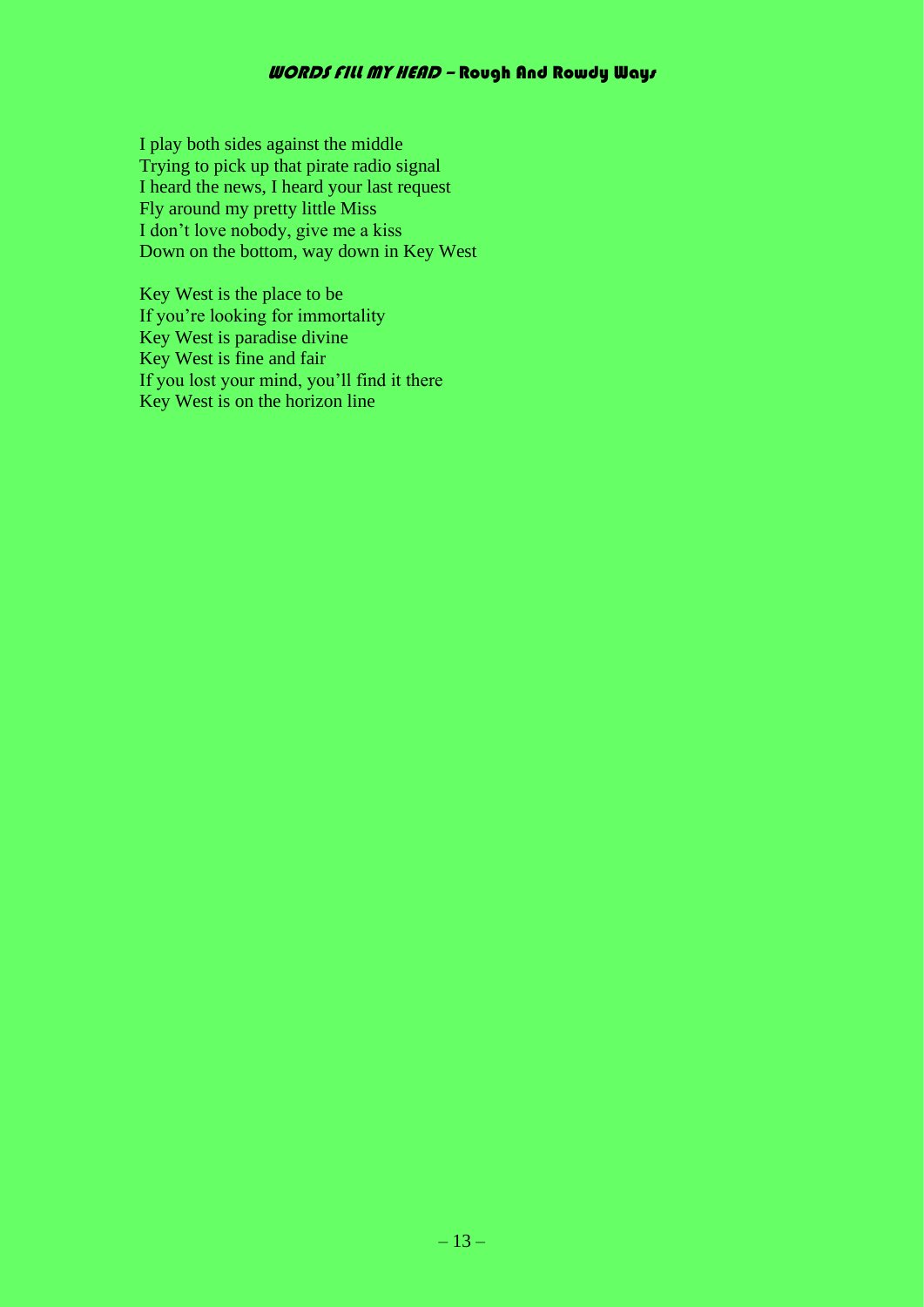### <span id="page-13-0"></span>**Murder Most Foul**

1.

'Twas a dark day in Dallas – November '63 The day that will live on in infamy President Kennedy was a-riding high Good day to be living and a good day to die Being led to the slaughter like a sacrificial lamb He said wait a minute boys, you know who I am? Of course we do, we know who you are Then they blew off his head while he was still in the car Shot down like a dog in broad daylight 'Twas a matter of timing and the timing was right You got unpaid debts – we've come to collect We're gonna kill you with hatred, without any respect We'll mock you and shock you, and we'll grin in your face We've already got someone here to take your place The day they blew out the brains of the king Thousands were watching, no one saw a thing It happened so quickly – so quick by surprise Right there in front of everyone's eyes

Greatest magic trick ever under the sun Perfectly executed, skillfully done Wolfman, oh wolfman, oh wolfman, howl Rub a dub dub  $-$  it's a murder most foul

2.

Hush little children, you'll understand The Beatles are coming they're gonna hold your hand Slide down the bannister, go get your coat Ferry 'cross the Mersey and go for the throat There's three bums comin' all dressed in rags Pick up the pieces and lower the flags I'm going to Woodstock, it's the Aquarian Age Then I'll go over to Altamont and sit near the stage Put your head out the window, let the good times roll There's a party going on behind the grassy knoll Stack up the bricks, pour the cement Don't say Dallas don't love you, Mr. President Put your foot in the tank and then step on the gas Try to make it to the triple underpass Black face singer – white face clown Better not show your faces after the sun goes down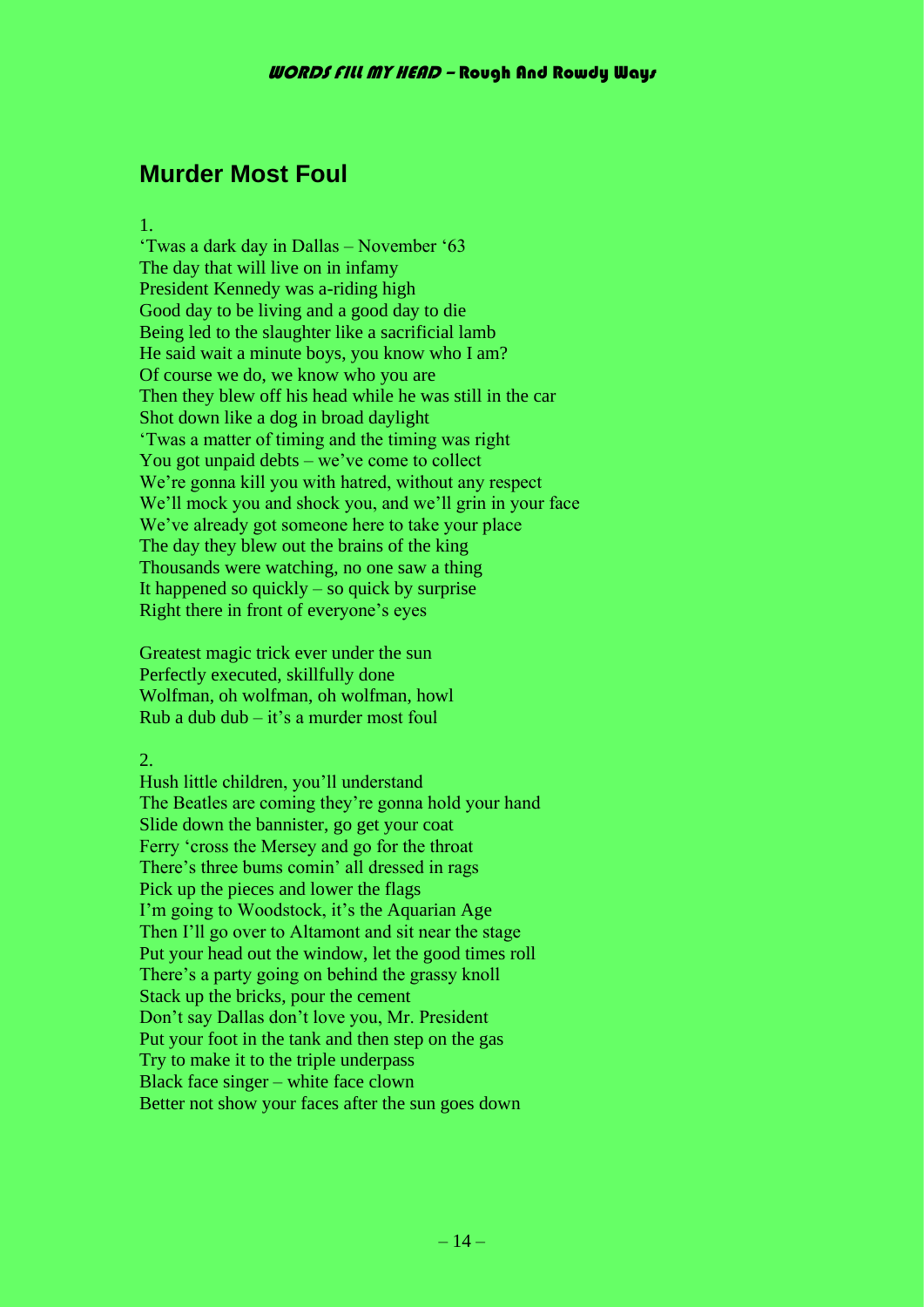I'm in the red-light district like a cop on the beat Living in a nightmare on Elm Street When you're down on deep Ellum put your money in your shoe Don't ask what your country can do for you Cash on the barrel head, money to burn Dealey Plaza, make a left hand turn I'm going down to the crossroads, gonna flag a ride The place where Faith, Hope and Charity died Shoot 'em while he runs, boy, shoot 'em while you can See if you can shoot the Invisible Man Goodbye, Charlie, goodbye Uncle Sam Frankly, Miss Scarlet, I don't give a damn What is the truth – where did it go Ask Oswald and Ruby – they oughta know Shut your mouth, say the wise old owl Business is business and it's murder most foul

#### 3.

Tommy can you hear me, I'm the Acid Queen I'm ridin' in a long black Lincoln limousine Ridin' in the back seat, next to my wife Heading straight on into the afterlife I'm leaning to the left, got my head in her lap Oh Lord, I've been led into some kind of a trap Well, we ask no quarter, no quarter do we give We're right down the street from the street where you live They mutilated his body and they took out his brain What more could they do, they piled on the pain But his soul was not there where it was supposed to be at For the last fifty years they've been searching for that Freedom, oh freedom, freedom over me I hate to tell you, Mister, but only dead men are free Send me some loving – tell me no lie Throw the gun in the gutter and walk on by Wake Up, Little Suzie, let's go for a drive Cross the Trinity River, let's keep hope alive Turn the radio on, don't touch the dials Parkland Hospital only six more miles You got me Dizzy Miss Lizzy, you filled me with lead That magic bullet of yours has gone to my head I'm just a patsy like Patsy Cline Never shot anyone from in front or behind Got blood in my eye, got blood in my ear I'm never gonna make it to the New Frontier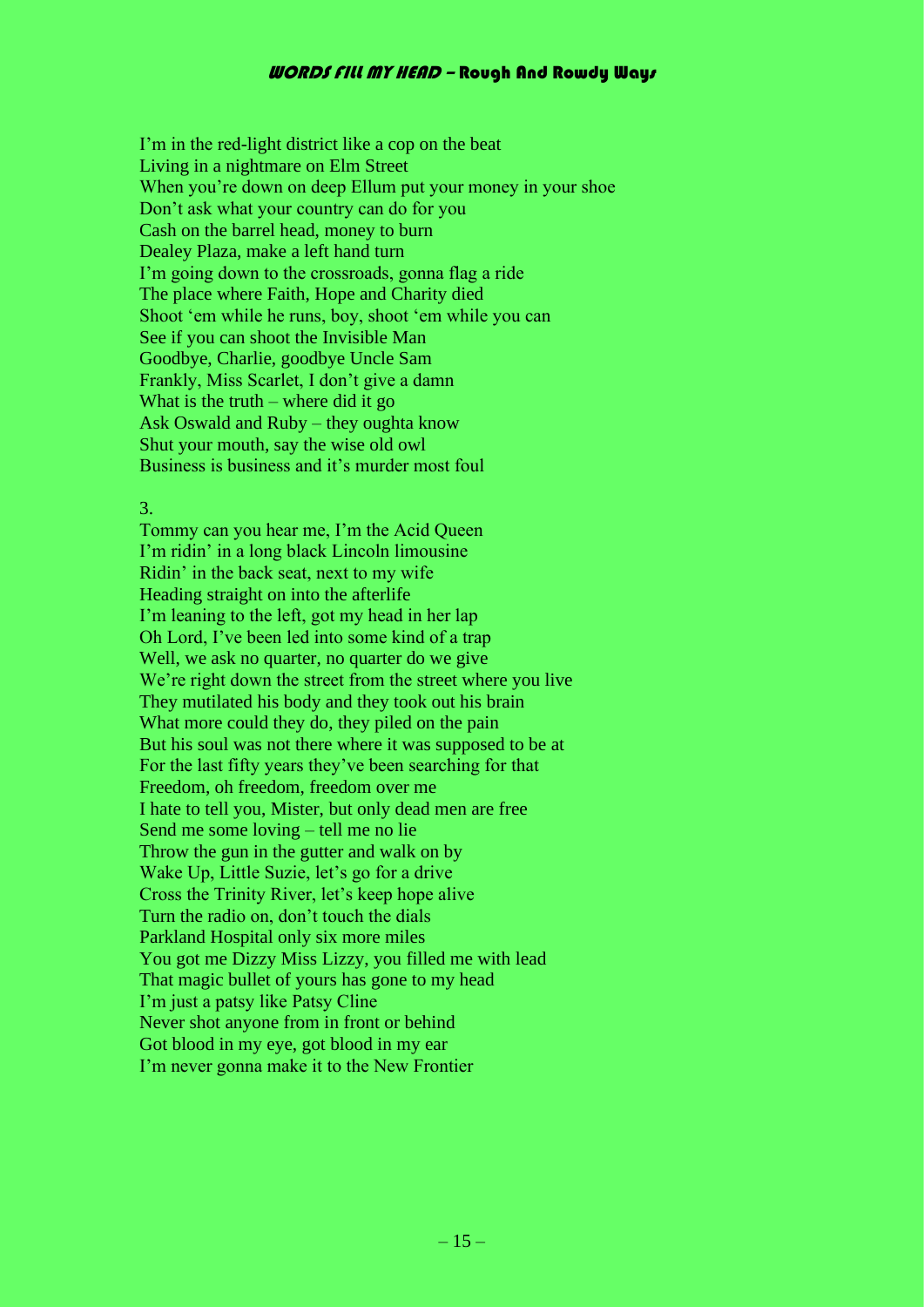Zapruder's film, I've seen that before Seen it thirty-three times, maybe more It's vile and deceitful – it's cruel and it's mean Ugliest thing that you ever have seen They killed him once, and they killed him twice Killed him like a human sacrifice The day that they killed him, someone said to me, "Son, The age of the anti-Christ has just only begun." Air Force One coming in through the gate Johnson sworn in at two thirty-eight Let me know when you decide to throw in the towel It is what it is and it's murder most foul

#### 4.

What's New Pussycat – wha'd I say I said the soul of a nation been torn away And it's beginning to go into a slow decay And that it's thirty-six hours past Judgment Day Wolfman Jack, he's speaking in tongues He's going on and on at the top of his lungs Play me a song, Mr. Wolfman Jack Play it for me in my long Cadillac Play me that Only The Good Die Young Take me to the place Tom Dooley was hung Play St. James Infirmary in the court of King James If you want to remember, you better write down the names Play Etta James too, play I'd Rather Go Blind Play it for the man with the telepathic mind Play John Lee Hooker, play Scratch My Back Play it for that strip club owner named Jack Guitar Slim – Goin' Down Slow Play it for me and for Marilyn Monroe Play please, Don't Let Me Be Misunderstood Play it for the First Lady, she ain't feeling too good Play Don Henley – play Glenn Frey Take it to the Limit and lettin' it go by Play it for Carl Wilson, too Lookin' far, far away down Gower Avenue Play Tragedy, play Twilight Time Take Me Back to Tulsa to the scene of the crime Play another one and Another One Bites the Dust Play the Old Rugged Cross and in G-d We Trust Ride the Pink Horse down that Long, Lonesome Road Stand there and wait for his head to explode Play Mystery Train for Mr. Mystery The man who fell down dead like a rootless tree Play it for the Reverend, play it for the Pastor Play it for the dog that got no master Play Oscar Peterson, play Stan Getz Play Blue Sky, play Dickie Betts